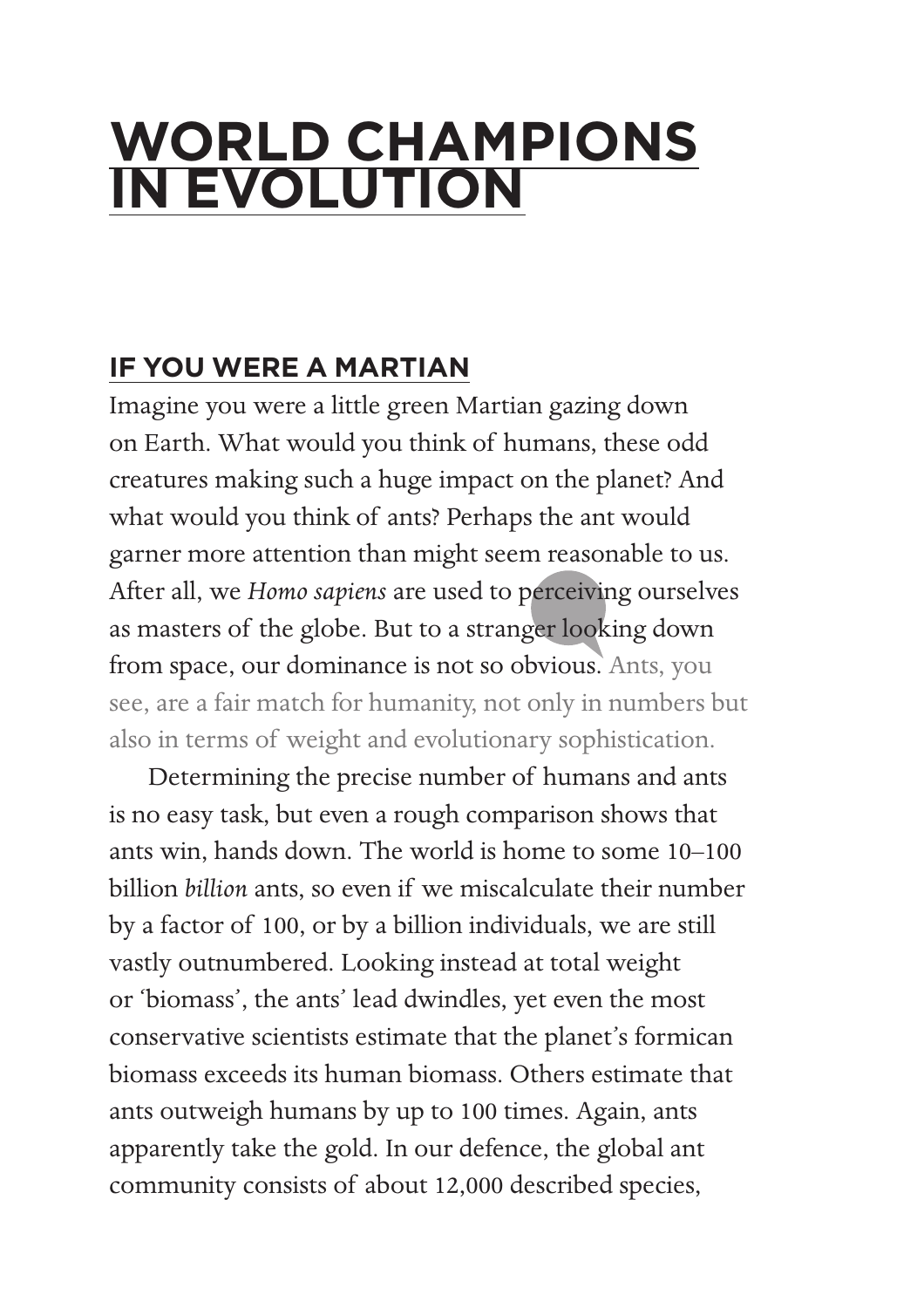whereas modern humans all belong to one species. At any rate, ants and humans are both indisputable heavyweights if we measure biological success in tonnage, boasting 900–9,000 and 420 million tonnes of biomass, respectively. By comparison the world's largest living animal – the blue whale – isn't even close to the biomass bronze, weighing in at a measly 0.5 million tonnes.

## **ANTS ARE LIKE US**

Size may matter, but not as much as you might think. Imagine Martians zooming in for a closer look at the lives of our two races. Would they acknowledge humans as superior to ants? Probably not. They would find that humans are not the only life form with highly advanced social structures. Ants can also subdue, control and manipulate other organisms, and they too use medicinal substances. They can even adapt to deal with an unpredictable future through rationing, food storage and cannibalism. Also, the social evolution of ants is so highly refined that they practice complex – albeit nasty – manoeuvres such as *coups d'état* and slave raids.

 Humanity is not the epitome of an evolutionary process. In many ways we are simply a delayed parallel product that would hardly impress a curious Martian. Humans are not alone in using agriculture and animal husbandry. Nor are we alone in collecting and transporting energy or reaching our goals by means of clear communication, efficient collaboration and the use of tools. Ants do all this too, and probably have done for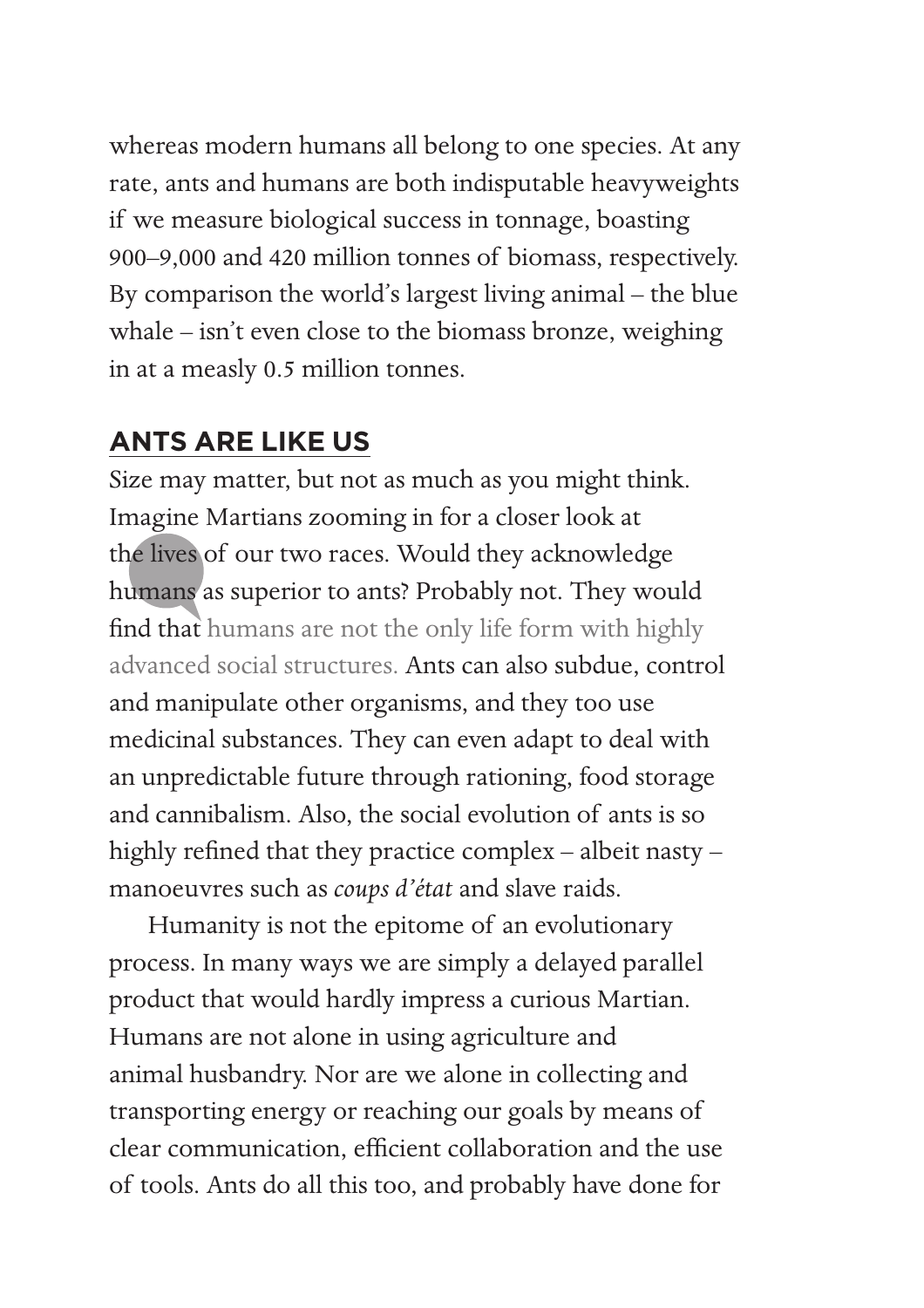much longer than us – since ants have been around for more than 100 million years, whereas *Homo sapiens* arrived on the scene just 200,000 years ago. In other words, when we study ants we are not simply studying insects. We are observing a precursor to our own success.

## **MEET YOUR NEW FRIENDS**

Down through the ages, humankind has been fascinated by the ant's life and habits. I've been told that virtually every language has a word for 'ant', though other animals often go unnamed. In many cultures sayings about ants abound, as in the Bible (Prov. 6:6): "Go to the ant, thou sluggard; consider her ways, and be wise". We know ants because they are everywhere, making their mark on the world, for like us, they can change their environment through their industriousness and strength in numbers. They conquer our homes with infuriating efficiency in their never-ending quest for resources. They burrow under our patios and paving stones so skilfully that we spend fortunes on pesticides, vainly attempting to keep them at bay. They chase us away in coordinated attacks if we spread our picnic blankets too close to their colonies. No wonder most people know ants well, and detest them. The funny thing is, the characteristics that make us hate them most – their appetite for conquest and their efficient exploitation of their surroundings – closely mirror distinctive human traits.

 This little book takes you on a quick guided tour into the great wide world of ants, showing just how